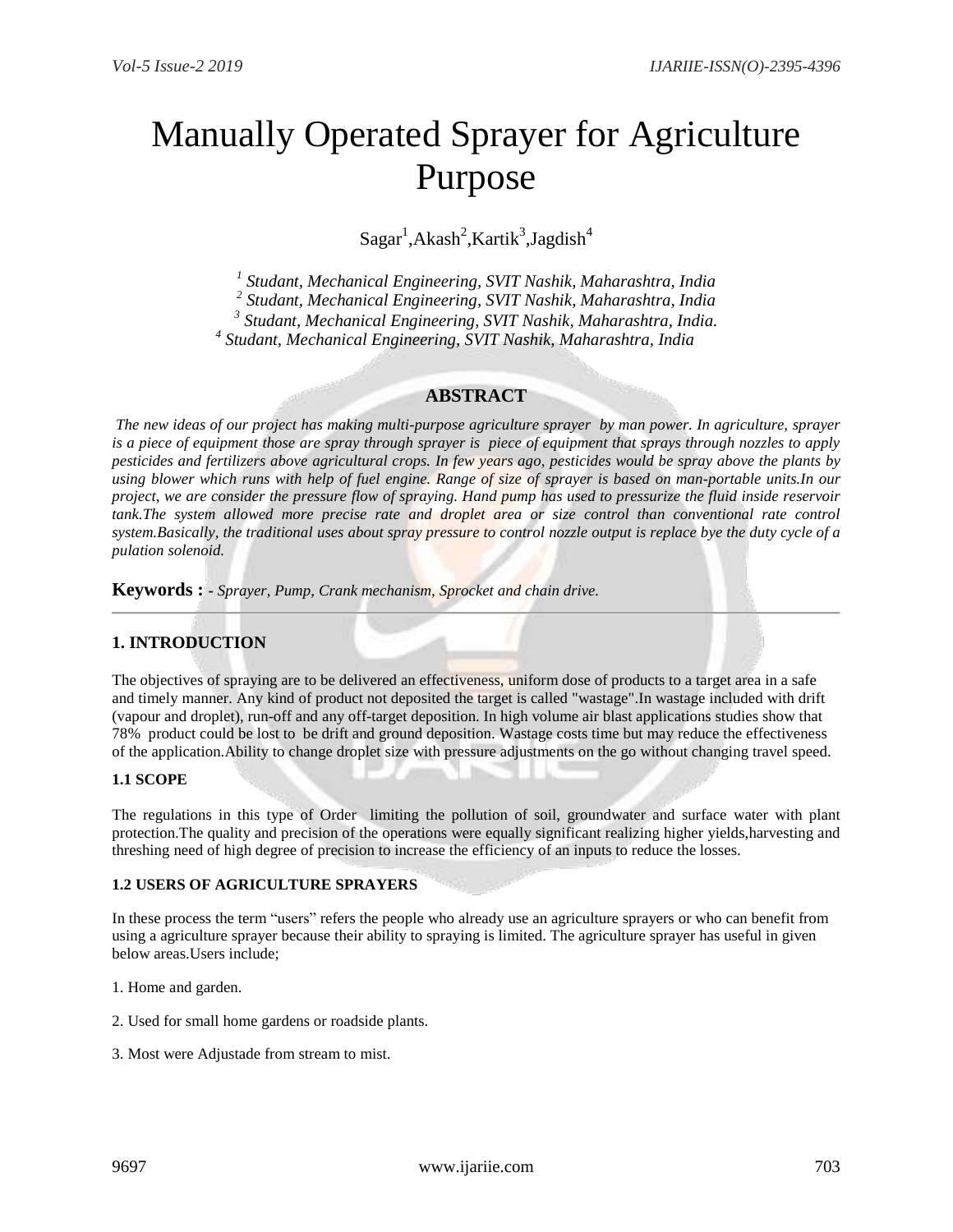# **1.3 NEED FOR AGRICULTURE SPRAYER**

- 1. Increased the cultivates
- 2. To reduced the manual work.
- 3. Reduce the time consumption

# **2. CHALLENGES FOR USERS**

Users face the many kind of challenges, which must be considered when developing approaches of agriculture sprayer provision. The challengers have been using this agriculture sprayer to spraying pesticides above the land by easily.

# **3. FINANCIAL BARRIERS**

Many of the people in the world live in low income countries. The many of them are poor as well as they do not have access to basic service facilities. The government funding to the provision of agriculture components such as sprayers and another components and then the government could be give the agriculture loan for developing the farm of the farmers.

## **4. METHODOLOGY**

In India farming is done by traditional way that there are large development of industrial sector as well as service sector as compared to that of agriculture. The spraying has traditionally done by a labor carrying backpack type sprayer where it requires more human effort. There was generally done with the help of our project which may becomes costly for farmers having very less farming land.

#### **5. OBJECTIVE**

Reduce operational cost by using new mechanism. Reduce the cost of machine. Reducing labour cost by advancing of the spraying method. Machine could be operate in less farming lands(5 acre).

# **6. MAJOR WORKING MECHANISM**

In this project the pesticides have sprayed on the agricultural lands. In this project all arrangements are mounted above the trail.Trail has moved by the rotating of wheel. In this arrangements here we are use one wheel for moving the trail. By using above crank mechanism the rotary motion is converted in to linear motion of the wheels.

## **7. OPERATION METHOD**

The tank was mounted above the trail the bottom side of tank inlet tube of pump has connected to the pump has attached with the tank. The pump operates by using the crank mechanism this mechanism has convert rotary motion into reciprocating motion.The pump mechanism has connected to the trailed wheel by chain drives. They were use the larger pulley above trailed wheel as well as smaller wheel above the crank mechanism.If trail was moving the wheel is rotates so the chain drive operates the crank mechanism to this pump. The single slider crank mechanism, due to use this arrangement the connecting rod move upward as well as downward which then reciprocates the plunger of single acting plunger pump which is mounted above the storage tank.During the upward motion of connecting rod the pesticide has drawn iside the pump and during the downward motion of connecting rod the pesticide has forced to the delivery valve, the delivery valve is directly connected to the pipe.The delivery pipe has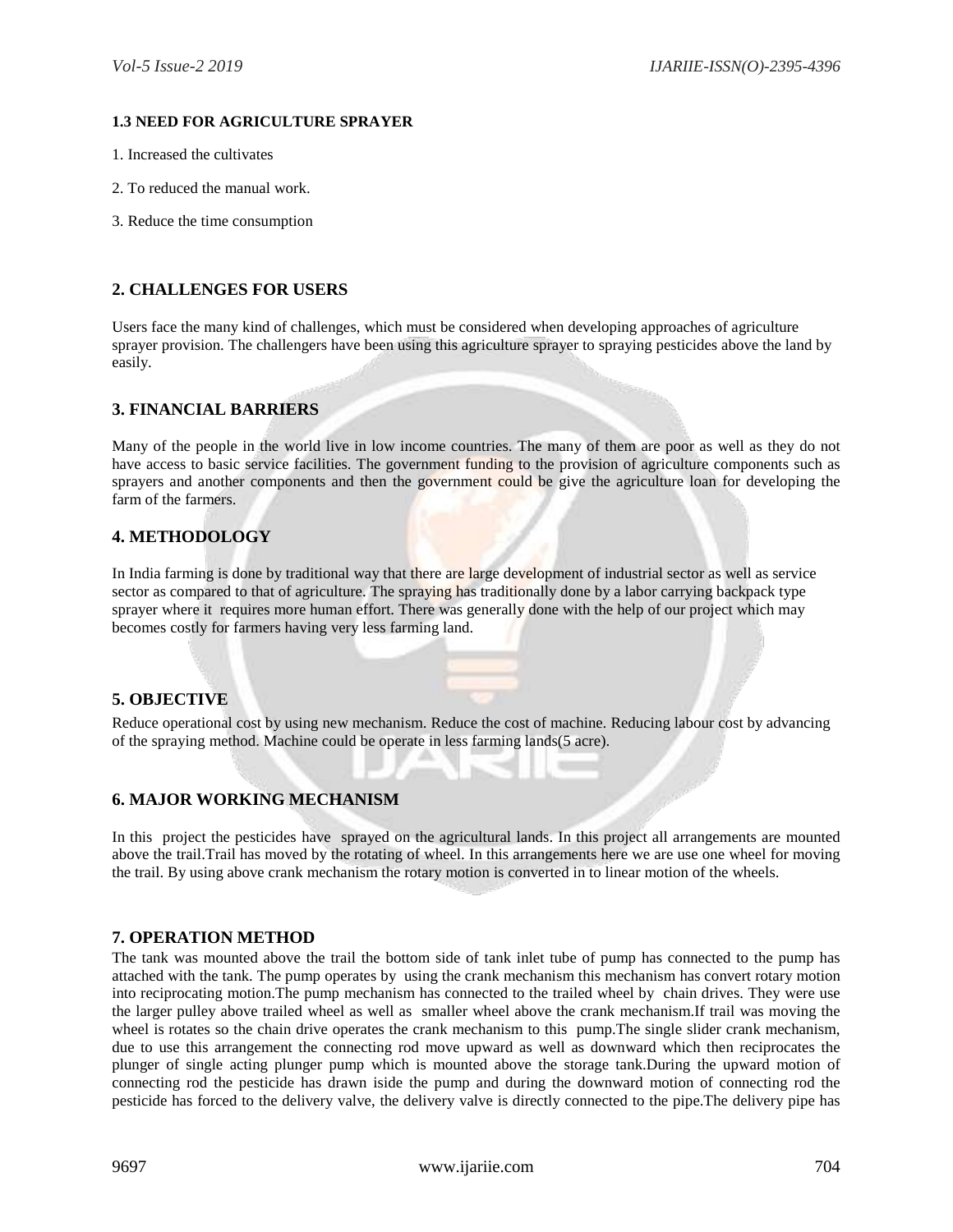connected to control valve. It controls the flow of pesticides. If we can spray light quantity of the pesticides that means the control valve has lightly opened so the flow rate reduces as well as controlled.If they are spraying high quantity of the pesticides means the control valve is fully opened so the valve allow the fully quality pesticides to the sprayer and then spraying side could be change by rotating spraying support beam.

# **8. LAYOUT**



 **Left side View**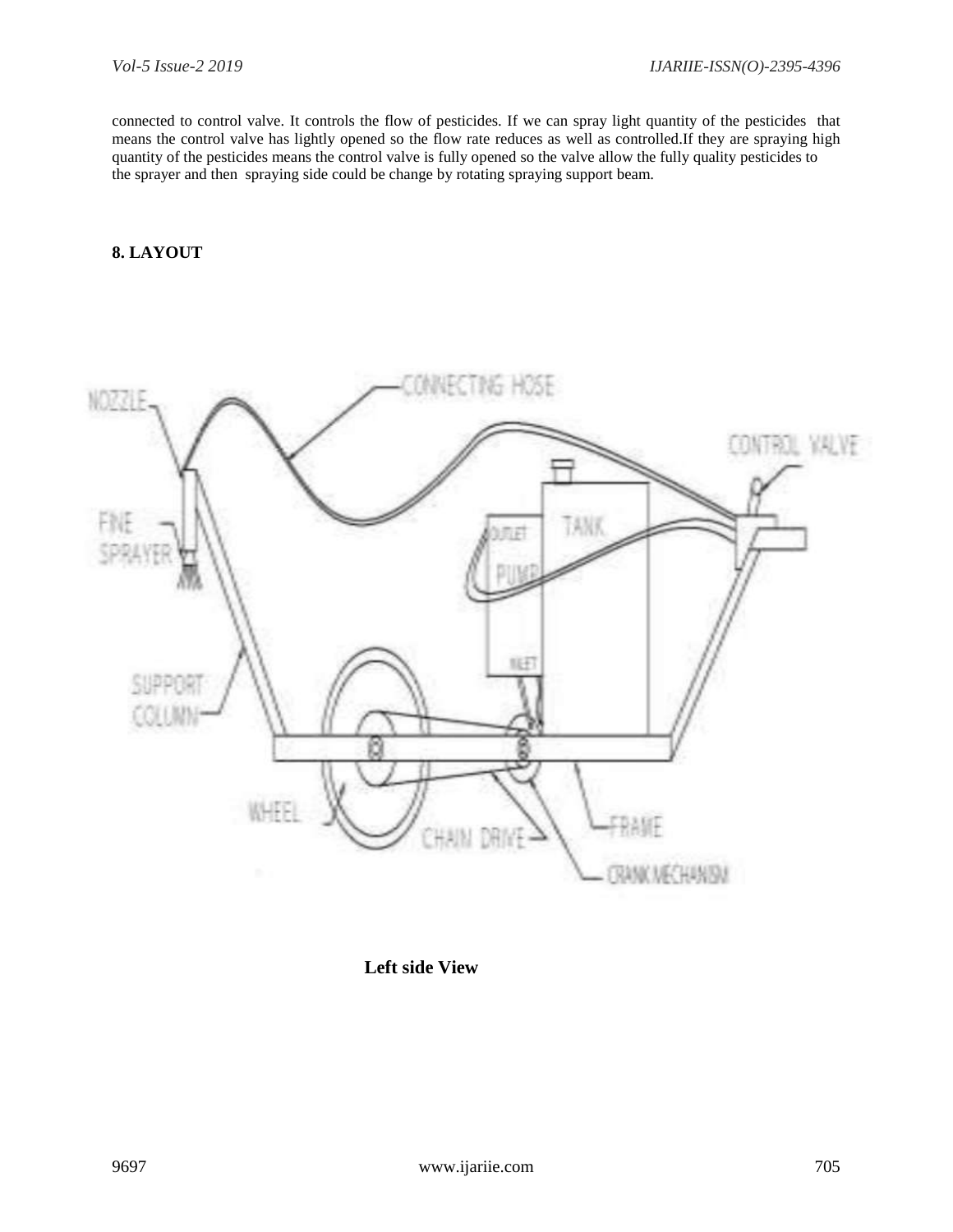# **9. MERITS**

- **1.**Construction is simple.
- 2. No need of fuel to operate.
- 3. Easy to handle.
- 4. Use and repair.
- 5. Totally non pollutant for environment.

6.Less maintenance.

# **10.CONCLUSION**

1.The suggested model has removed the problem of back pain, since there is no need to carry the tank (pesticide tank) on the back

2.Proper adjustment facility in the model with respect to crop helps to avoid excessive use of pesticide which result into less pollution.

# **REFERENCES**

[1]. R. Joshua, V. Vasu and P. Vincent "Solar Sprayer - An Agriculturea. Implement", "International Journal of Sustainable Agriculture 2 (1): 16-19, 2010 ISSN 2009-2017"

[2]. M. A. Miller, B. L. Steward, M. L. Westphalen "Effects of multi−mode four−wheel steering on sprayer machine performance", American Society of Agricultural Engineers ISSN 0001−2351

[3]. Taiwo K. Oje, "Development and testing of a swirl chamber nozzle",a. Journal of Agricultural Engineering and Technology (JAET), Volume 16 (N0.1) June, 2008.4. Boom Sprayers, NRAES 19, Pennsylvania State University, 1983.

[4]. Mr.Venkatraman J., Kamalraj R. "Fabrication of manually operated multipurpose agricultural sprayer (IRJET) Volume no 1,Issue:07 July 2018

# **BIOGRAPHIES**

| Taware Sagar Dattatray<br><b>BE Mechanical From Pune University</b><br>Email Id-sagartaware 182@gmail.com<br>Mob no. -976293358  |
|----------------------------------------------------------------------------------------------------------------------------------|
| Gite Kartik Chandrakant<br><b>BE</b> Mechanical From Pune University<br>Email id- Kartikgite26@yahoo.com<br>Mob no. - 9822952515 |